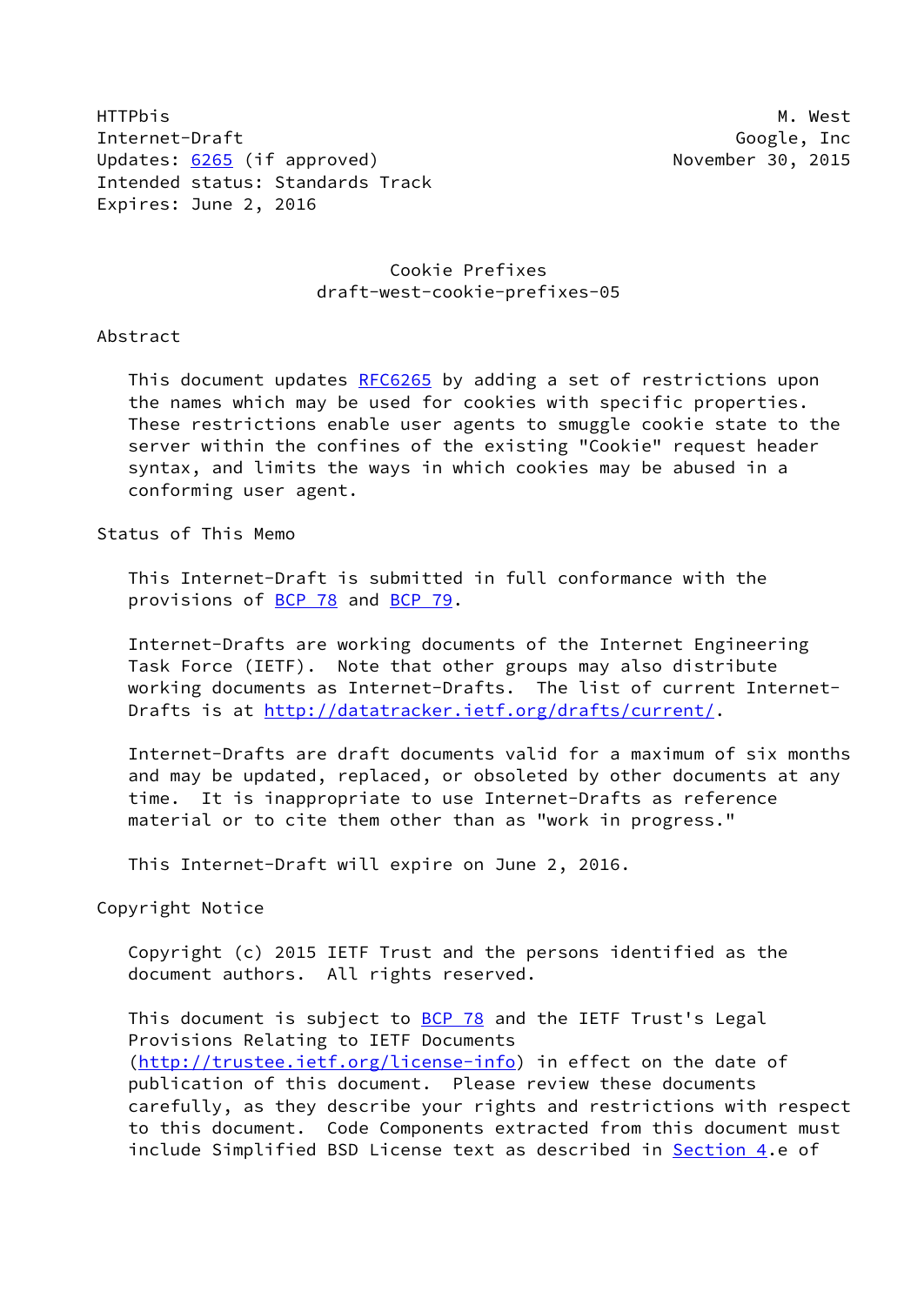<span id="page-1-1"></span>Internet-Draft cookie-prefixes November 2015

 the Trust Legal Provisions and are provided without warranty as described in the Simplified BSD License.

Table of Contents

|                                |                                                                           |  |  |  |  |  |  |  |  |  |  |  | $\overline{2}$ |
|--------------------------------|---------------------------------------------------------------------------|--|--|--|--|--|--|--|--|--|--|--|----------------|
| 2.                             | Terminology and notation                                                  |  |  |  |  |  |  |  |  |  |  |  | $\overline{2}$ |
| 3.                             | Prefixes $\ldots \ldots \ldots \ldots \ldots \ldots \ldots \ldots \ldots$ |  |  |  |  |  |  |  |  |  |  |  | $\overline{3}$ |
| $3.1$ . The "__Secure-" prefix |                                                                           |  |  |  |  |  |  |  |  |  |  |  | $\overline{3}$ |
| $3.2$ . The "__Host-" prefix   |                                                                           |  |  |  |  |  |  |  |  |  |  |  | $\overline{3}$ |
|                                |                                                                           |  |  |  |  |  |  |  |  |  |  |  | $\overline{4}$ |
| 5. Aesthetic Considerations    |                                                                           |  |  |  |  |  |  |  |  |  |  |  | $\overline{4}$ |
|                                |                                                                           |  |  |  |  |  |  |  |  |  |  |  | $\overline{4}$ |
|                                |                                                                           |  |  |  |  |  |  |  |  |  |  |  | $\overline{4}$ |
|                                |                                                                           |  |  |  |  |  |  |  |  |  |  |  | $\overline{5}$ |
|                                |                                                                           |  |  |  |  |  |  |  |  |  |  |  | $\overline{5}$ |
|                                |                                                                           |  |  |  |  |  |  |  |  |  |  |  | $\overline{5}$ |
|                                |                                                                           |  |  |  |  |  |  |  |  |  |  |  | $\overline{5}$ |
| 7.1. Normative References      |                                                                           |  |  |  |  |  |  |  |  |  |  |  | $\overline{5}$ |
| 7.2. Informative References    |                                                                           |  |  |  |  |  |  |  |  |  |  |  | $\overline{5}$ |
| Appendix A. Acknowledgements   |                                                                           |  |  |  |  |  |  |  |  |  |  |  | 6              |
|                                |                                                                           |  |  |  |  |  |  |  |  |  |  |  | 6              |

<span id="page-1-0"></span>[1](#page-1-0). Introduction

Section 8.5 and Section [8.6 of \[RFC6265\]](https://datatracker.ietf.org/doc/pdf/rfc6265#section-8.6) spell out some of the drawbacks of cookies' implementation: due to historical accident, it is impossible for a server to have confidence that a cookie set in a secure way (e.g., as a domain cookie with the "Secure" (and possibly "HttpOnly") flags set) remains intact and untouched by non-secure subdomains.

 We can't alter the syntax of the "Cookie" request header, as that would likely break a number of implementations. This rules out sending a cookie's flags along with the cookie directly, but we can smuggle information along with the cookie if we reserve certain name prefixes for cookies with certain properties.

 This document describes such a scheme, which enables servers to set cookies which conforming user agents will ensure are "Secure", and locked to a domain.

<span id="page-1-2"></span>[2](#page-1-2). Terminology and notation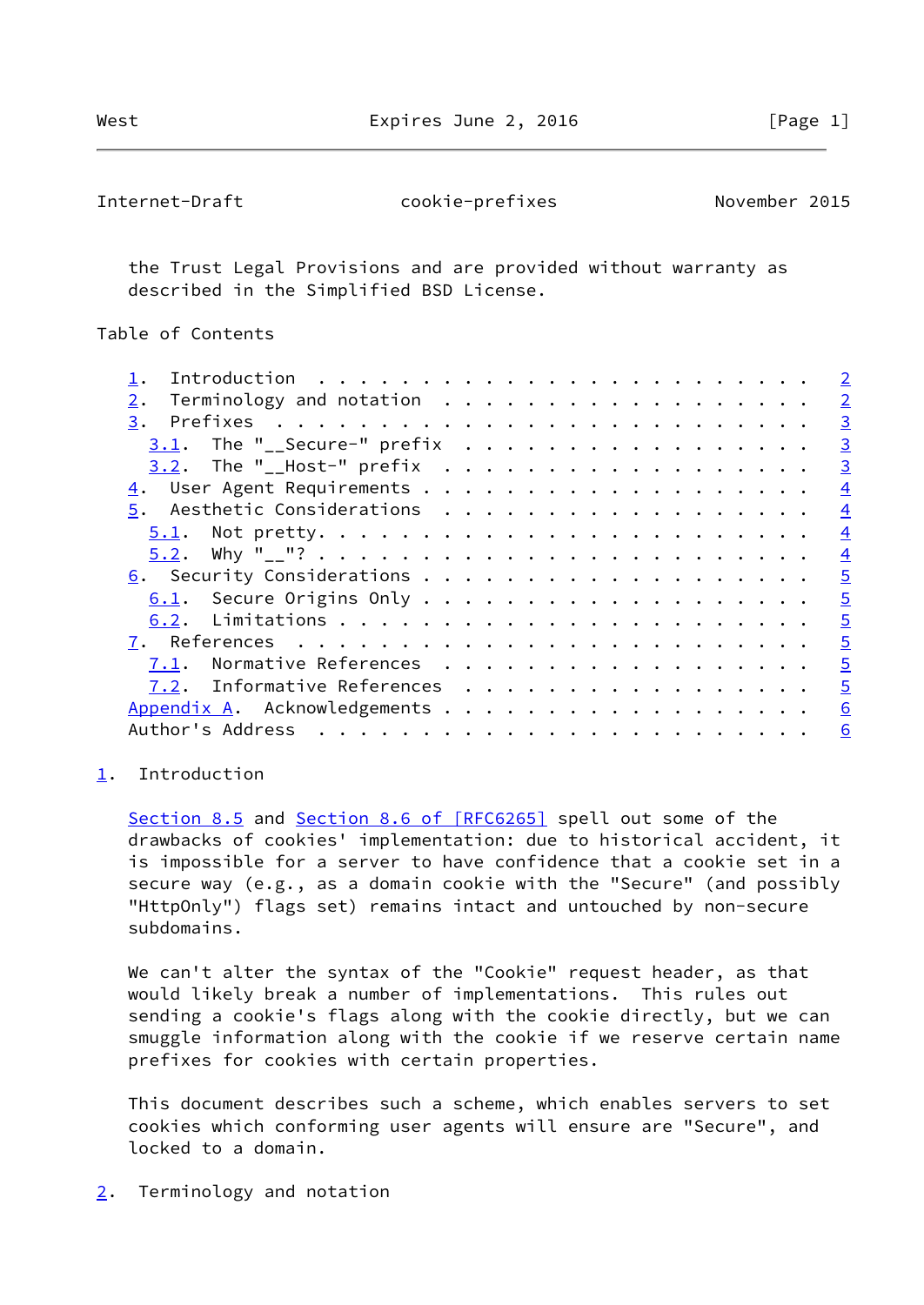The key words "MUST", "MUST NOT", "REQUIRED", "SHALL", "SHALL NOT", "SHOULD", "SHOULD NOT", "RECOMMENDED", "MAY", and "OPTIONAL" in this document are to be interpreted as described in [\[RFC2119](https://datatracker.ietf.org/doc/pdf/rfc2119)].

West Expires June 2, 2016 [Page 2]

<span id="page-2-1"></span>

Internet-Draft cookie-prefixes November 2015

The "scheme" component of a URI is defined in **Section [3 of \[RFC3986\]](https://datatracker.ietf.org/doc/pdf/rfc3986#section-3)**.

- <span id="page-2-0"></span>[3](#page-2-0). Prefixes
- <span id="page-2-2"></span>[3.1](#page-2-2). The "\_\_Secure-" prefix

If a cookie's name begins with "\_\_Secure-", the cookie MUST be:

- 1. Set with a "Secure" attribute
- 2. Set from a URI whose "scheme" is considered "secure" by the user agent.

 The following cookie would be rejected when set from any origin, as the "Secure" flag is not set

Set-Cookie: \_\_Secure-SID=12345; Domain=example.com

 While the following would be accepted if set from a secure origin (e.g. "https://example.com/"), and rejected otherwise:

Set-Cookie: \_\_Secure-SID=12345; Secure; Domain=example.com

<span id="page-2-3"></span>[3.2](#page-2-3). The "\_\_Host-" prefix

If a cookie's name begins with "\_\_Host-", the cookie MUST be:

- 1. Set with a "Secure" attribute
- 2. Set from a URI whose "scheme" is considered "secure" by the user agent.
- 3. Sent only to the host which set the cookie. That is, a cookie named "\_\_Host-cookie1" set from "https://example.com" MUST NOT contain a "Domain" attribute (and will therefore be sent only to "example.com", and not to "subdomain.example.com").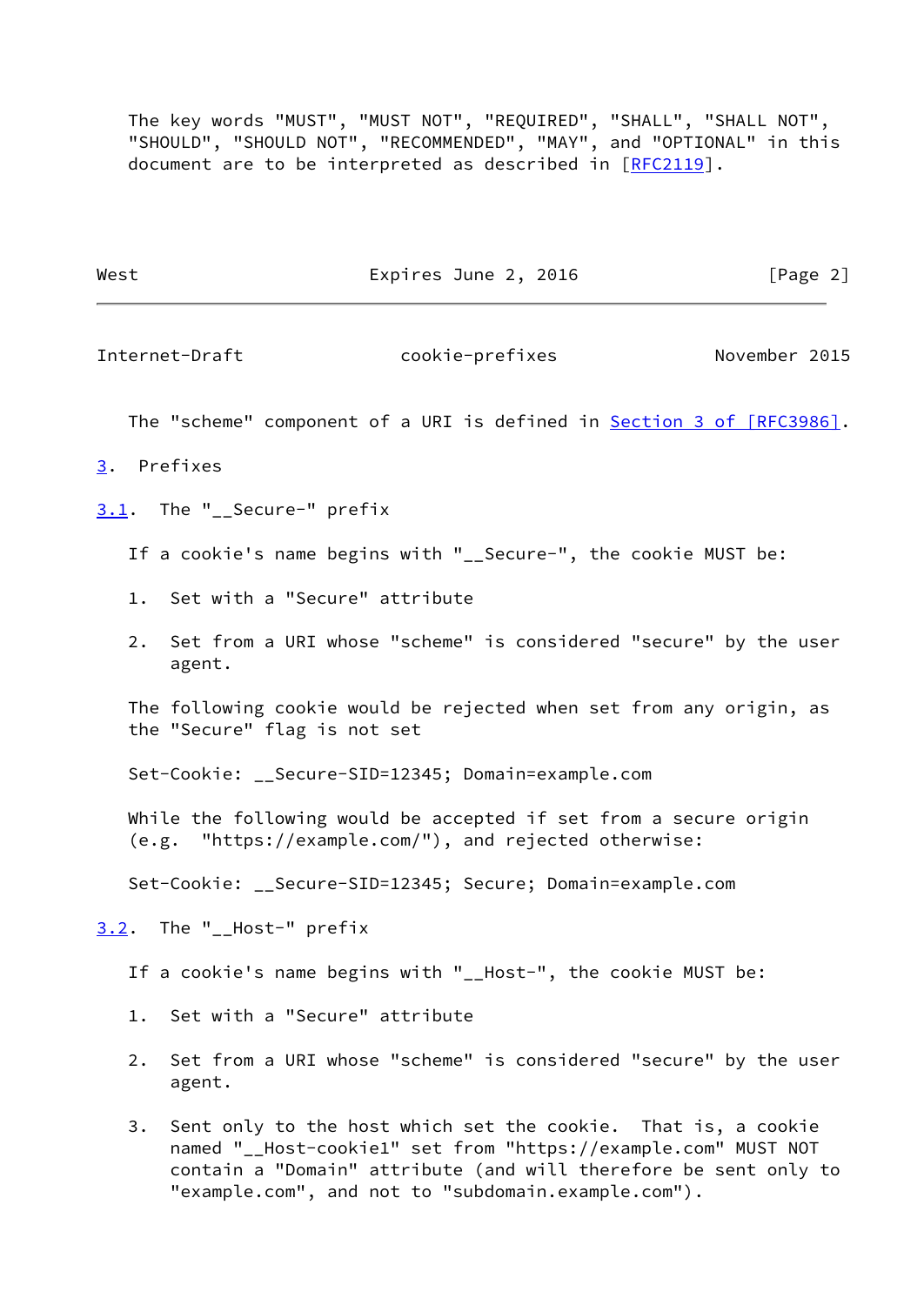4. Sent to every request for a host. That is, a cookie named "\_\_Host-cookie1" MUST contain a "Path" attribute with a value of "/".

The following cookies would always be rejected:

 Set-Cookie: \_\_Host-SID=12345 Set-Cookie: \_\_Host-SID=12345; Secure Set-Cookie: \_\_Host-SID=12345; Domain=example.com Set-Cookie: \_\_Host-SID=12345; Domain=example.com; Path=/ Set-Cookie: \_\_Host-SID=12345; Secure; Domain=example.com; Path=/

|  | West | Expires June 2, 2016 | [Page 3] |
|--|------|----------------------|----------|
|--|------|----------------------|----------|

<span id="page-3-1"></span>Internet-Draft cookie-prefixes November 2015

 While the following would be accepted if set from a secure origin (e.g. "https://example.com/"), and rejected otherwise:

Set-Cookie: \_\_Host-SID=12345; Secure; Path=/

<span id="page-3-0"></span>[4](#page-3-0). User Agent Requirements

This document updates Section [5.3 of \[RFC6265\]](https://datatracker.ietf.org/doc/pdf/rfc6265#section-5.3) as follows:

 After step 10 of the current algorithm, the cookies flags are set. Insert the following steps to perform the prefix checks this document specifies:

- 1. If the "cookie-name" begins with the string "\_\_Secure-" or "\_\_Host-", abort these steps and ignore the cookie entirely unless both of the following conditions are true:
	- \* The cookie's "secure-only-flag" is "true"
	- \* "request-uri"'s "scheme" component denotes a "secure" protocol (as determined by the user agent)
- 2. If the "cookie-name" begins with the string "\_\_Host-", abort these steps and ignore the cookie entirely unless the following conditions are true:
	- \* The cookie's "host-only-flag" is "true"
	- \* The cookie's "path" is "/"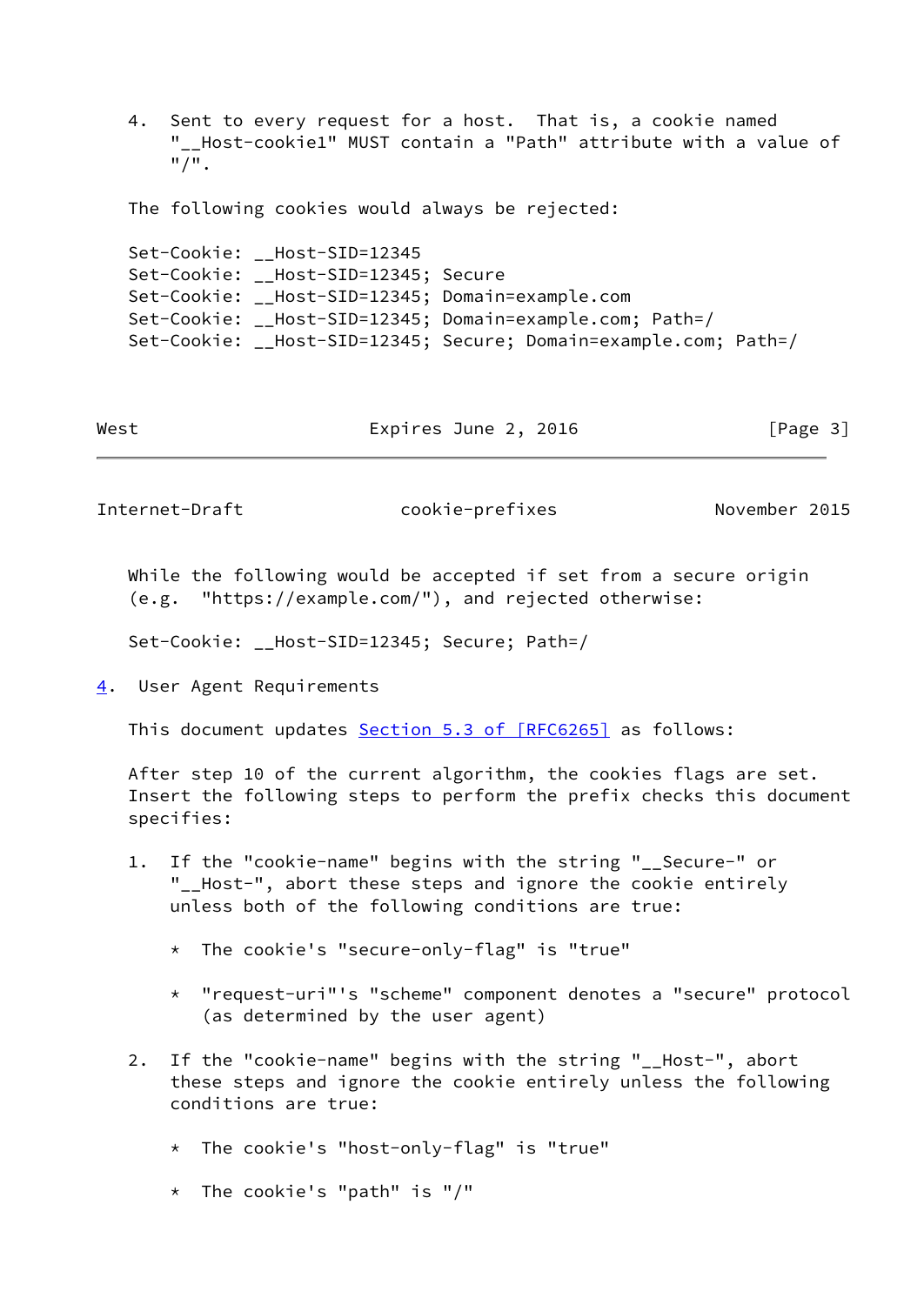<span id="page-4-0"></span>[5](#page-4-0). Aesthetic Considerations

<span id="page-4-1"></span>[5.1](#page-4-1). Not pretty.

Prefixes are ugly. :(

<span id="page-4-2"></span>[5.2](#page-4-2). Why "\_\_"?

 We started with "\$", but ran into issues with servers that had implemented [\[RFC2109](https://datatracker.ietf.org/doc/pdf/rfc2109)]-style cookies. "\_\_" is a prefix used for a number of well-known cookies in the wild (notably Google Analytics's "\_\_ut\*" cookies, and CloudFlare's "\_\_cfduid"), and so is unlikely to produce such compatibility issues, while being uncommon enough to mitigate the risk of collisions.

West Expires June 2, 2016 [Page 4]

<span id="page-4-4"></span>Internet-Draft cookie-prefixes November 2015

<span id="page-4-3"></span>[6](#page-4-3). Security Considerations

<span id="page-4-5"></span>[6.1](#page-4-5). Secure Origins Only

 It would certainly be possible to extend this scheme to non-secure origins (and an earlier draft of this document did exactly that). User agents, however, are slowly moving towards a world where features with security implications are available only over secure transport (see [\[SECURE-CONTEXTS](#page-5-4)], [[POWERFUL-FEATURES\]](#page-5-5), and [\[DEPRECATING-HTTP](#page-5-6)]). This document follows that trend, limiting exciting new cookie properties to secure transport in order to ensure that user agents can make claims which middlemen will have a hard time violating.

 To that end, note that the requirements listed above mean that prefixed cookies will be rejected entirely if a non-secure origin attempts to set them.

<span id="page-4-6"></span>[6.2](#page-4-6). Limitations

 This scheme gives no assurance to the server that the restrictions on cookie names are enforced. Servers could certainly probe the user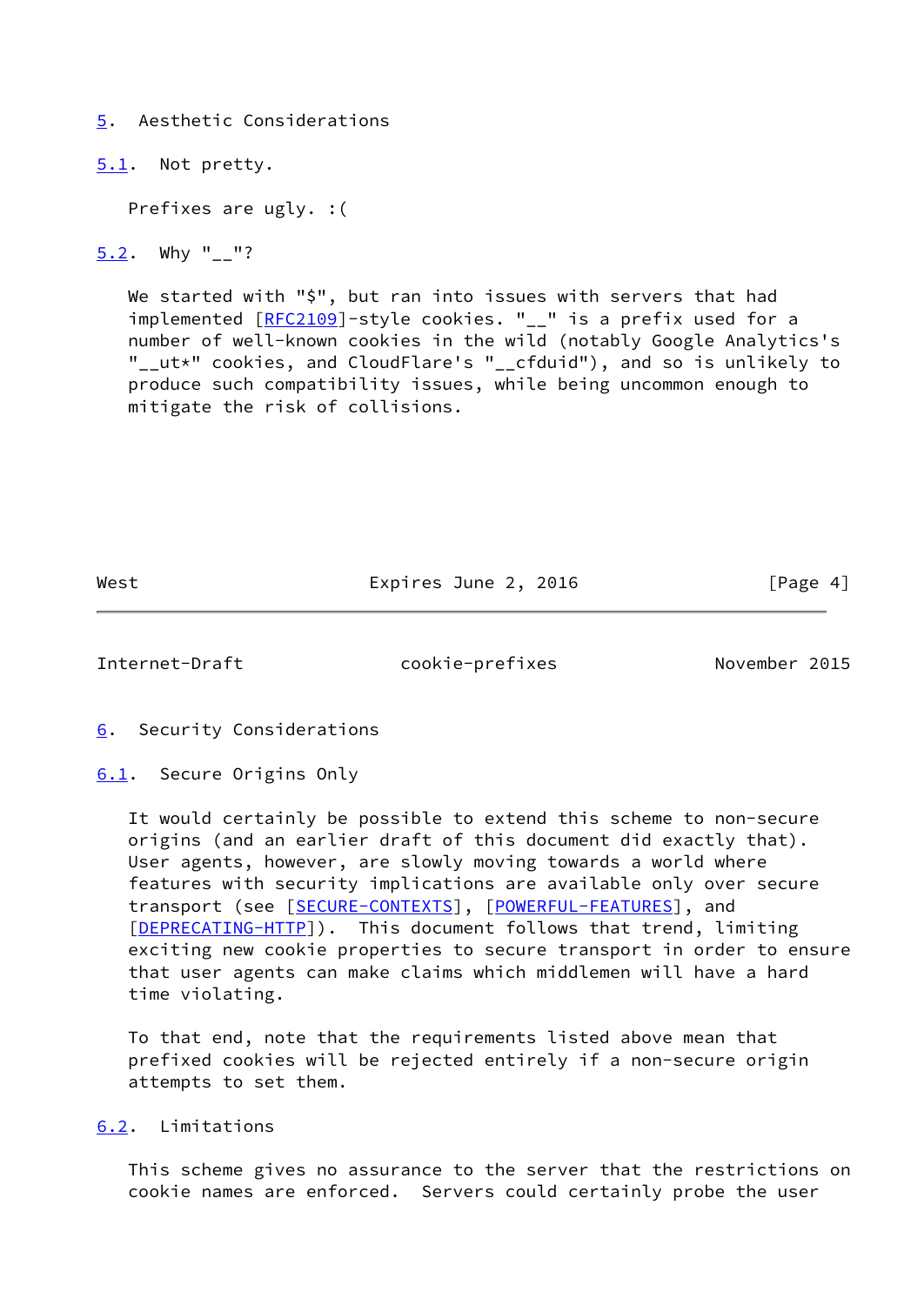agent's functionality to determine support, or sniff based on the "User-Agent" request header, if such assurances were deemed necessary.

- <span id="page-5-0"></span>[7](#page-5-0). References
- <span id="page-5-1"></span>[7.1](#page-5-1). Normative References
	- [RFC2119] Bradner, S., "Key words for use in RFCs to Indicate Requirement Levels", [BCP 14](https://datatracker.ietf.org/doc/pdf/bcp14), [RFC 2119](https://datatracker.ietf.org/doc/pdf/rfc2119), March 1997.
	- [RFC3986] Berners-Lee, T., Fielding, R., and L. Masinter, "Uniform Resource Identifier (URI): Generic Syntax", STD 66, [RFC](https://datatracker.ietf.org/doc/pdf/rfc3986) [3986,](https://datatracker.ietf.org/doc/pdf/rfc3986) DOI 10.17487/RFC3986, January 2005, <<http://www.rfc-editor.org/info/rfc3986>>.
	- [RFC6265] Barth, A., "HTTP State Management Mechanism", [RFC 6265](https://datatracker.ietf.org/doc/pdf/rfc6265), April 2011.
- <span id="page-5-2"></span>[7.2](#page-5-2). Informative References

<span id="page-5-6"></span>[DEPRECATING-HTTP]

 Barnes, R., "Deprecating Non-Secure HTTP", n.d., <[https://blog.mozilla.org/security/2015/04/30/deprecating](https://blog.mozilla.org/security/2015/04/30/deprecating-non-secure-http/) [non-secure-http/>](https://blog.mozilla.org/security/2015/04/30/deprecating-non-secure-http/).

| West | Expires June 2, 2016 | [Page 5] |  |
|------|----------------------|----------|--|
|      |                      |          |  |

<span id="page-5-3"></span>Internet-Draft cookie-prefixes November 2015

<span id="page-5-7"></span>[Lawrence2015]

 Lawrence, E., "Duct Tape and Baling Wire -- Cookie Prefixes", n.d., [<http://textslashplain.com/2015/10/09/](http://textslashplain.com/2015/10/09/duct-tape-and-baling-wirecookie-prefixes/) [duct-tape-and-baling-wirecookie-prefixes/>](http://textslashplain.com/2015/10/09/duct-tape-and-baling-wirecookie-prefixes/).

<span id="page-5-5"></span>[POWERFUL-FEATURES]

 Palmer, C., "Prefer Secure Origins for Powerful New Features", n.d., [<https://www.chromium.org/Home/chromium](https://www.chromium.org/Home/chromium-security/prefer-secure-origins-for-powerful-new-features) [security/prefer-secure-origins-for-powerful-new-features>](https://www.chromium.org/Home/chromium-security/prefer-secure-origins-for-powerful-new-features).

 [RFC2109] Kristol, D. and L. Montulli, "HTTP State Management Mechanism", [RFC 2109,](https://datatracker.ietf.org/doc/pdf/rfc2109) DOI 10.17487/RFC2109, February 1997, <<http://www.rfc-editor.org/info/rfc2109>>.

<span id="page-5-4"></span>[SECURE-CONTEXTS]